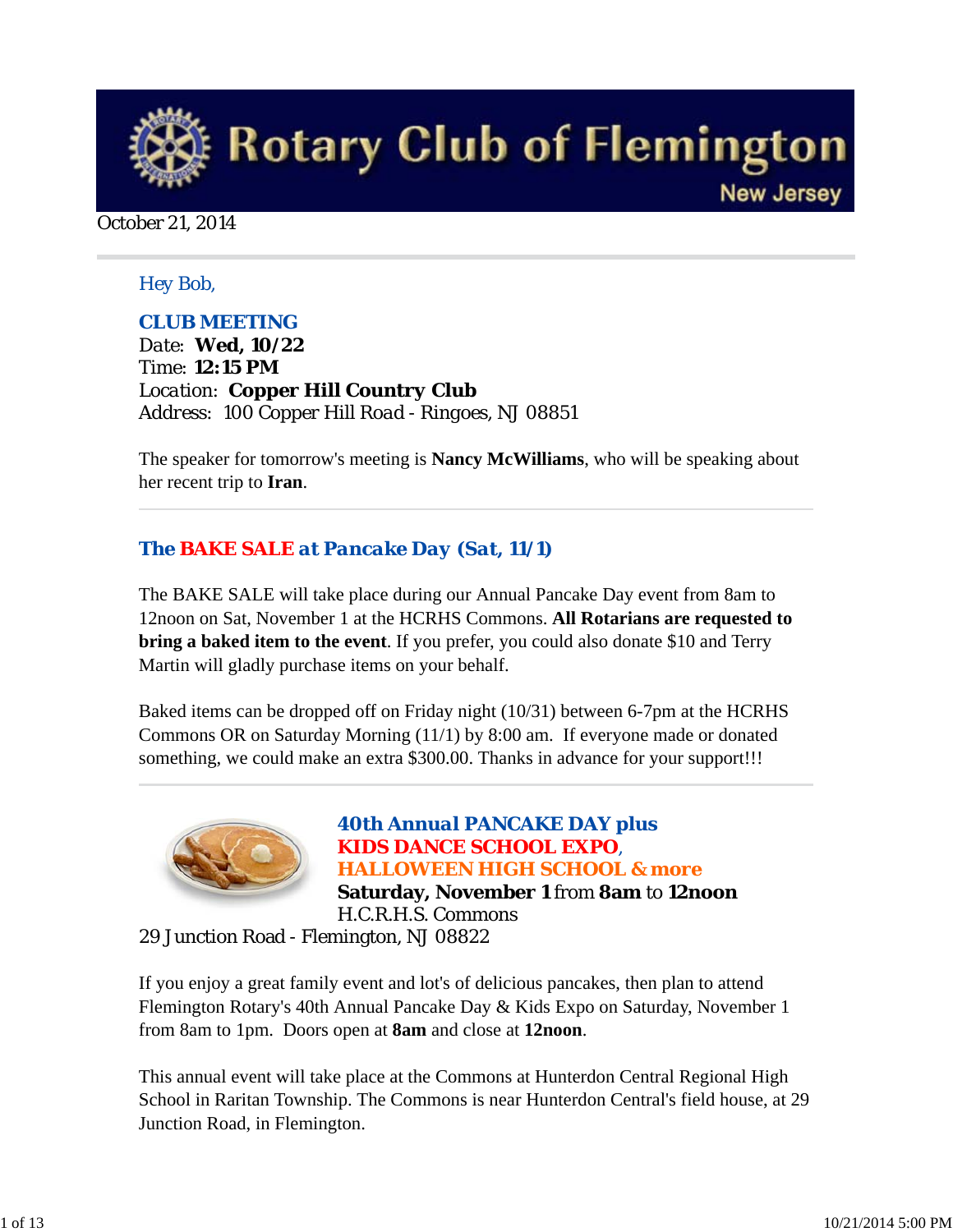The Rotary Club of Flemington Helps the Local Community - Proceeds generated from Pancake Day provide scholarships for HCRHS & HC-Polytech graduating seniors.

**HALLOWEEN HIGH SCHOOL** - Fun for the Entire Family - Special activities will include an indoor Halloween High School from 10:00 am until 12noon, sponsored by Hunterdon Central as a "thank you" to the community for their support of the high school. There will be Haunted House decorated hallways, children's scary story time and all kinds of Halloween activities and games in different classrooms. Kids through grade 3 and their parents can come together and there will be prizes and gifts to families and kids who come in costume. There is NO COST to participate in Halloween High School.

**DELICIOUS PANCAKES and more** - Rotary will have delicious Buttermilk Pancakes for all ages to enjoy! And, in addition to the flapjacks and sausage, there will also be a bake sale. The bake sale will offer a broad selection of cookies, cakes, pies and pastries prepared by Rotary members and their families.

**FLU SHOT CLINIC\*** - A Flu Shot Clinic will run from **8:15am** to **10:00am**. Pediatric and adult vaccines will be available. No cost for most insurance plans. All net proceeds from the flu shot clinic will benefit the local food pantries.

**TICKETS ARE NOW AVAILABLE** - Pancake Day tickets are available in advance from Rotary Club of Flemington members, or at the door Enjoy as many pancakes as you want, with butter and syrup, a serving of sausage, coffee, tea, juice and milk for only \$7.00 for adults; \$4.00 for children ages 5 - 11; Children under 5 are free. There is no cost to attend the Halloween High School.

**OPTIONAL FOOD PANTRY DONATIONS** - We will gladly accept non-perishable food donations, which will be distributed to the local food pantries.

The Rotary Club of Flemington would like to thank the generosity of the many local community businesses who help make the event possible.

Click the blue links below to access the event posters: **2014 Color Poster 2014 Poster with Halloween High School**

For more info, goto www.FlemingtonRotaryNJ.org or contact Event Chair Ira Liebross at 908-782-0722.

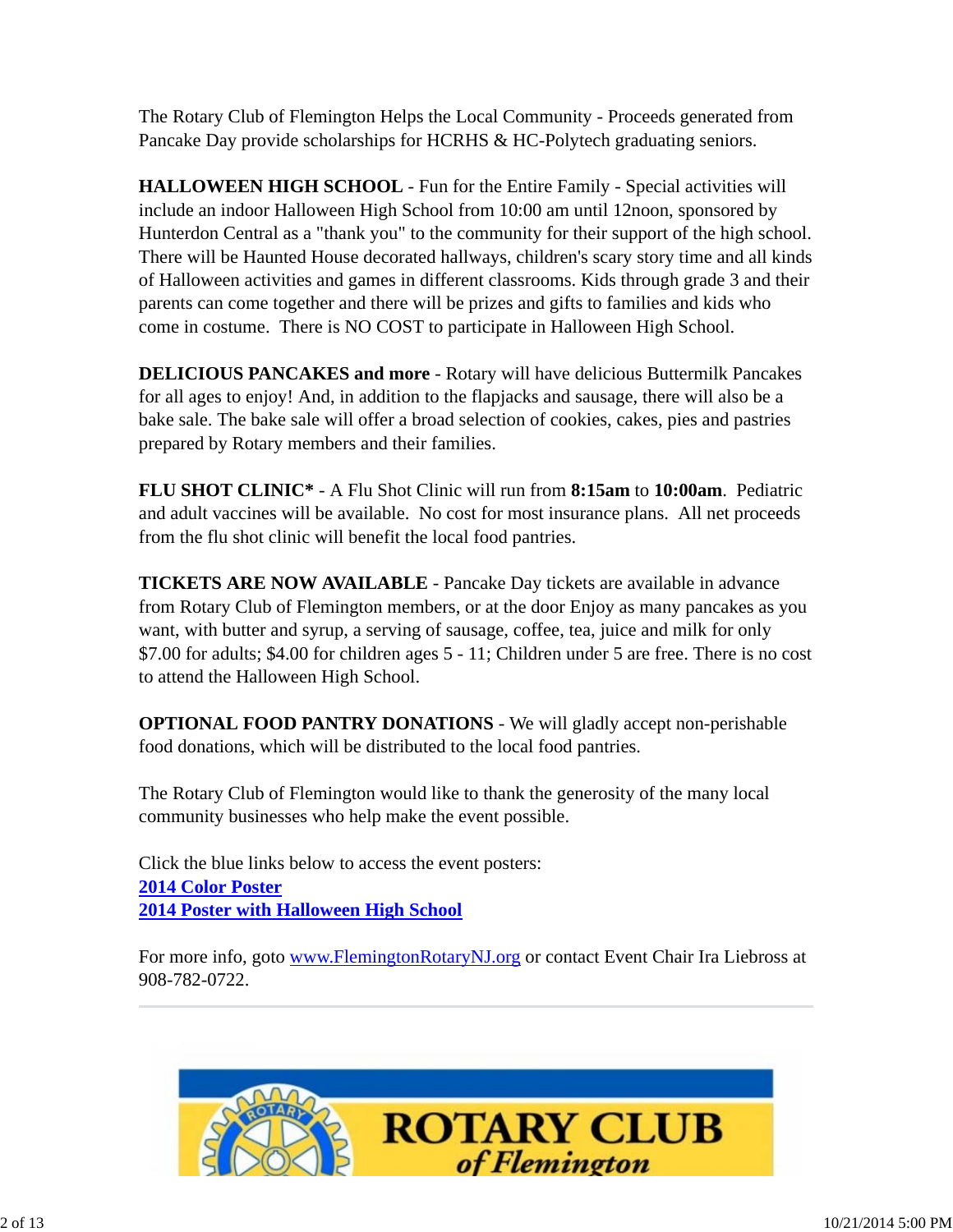

# *18th Annual EAT, DRINK & SHARE*

**Monday, November 3, 2014** The Pines Manor, 6pm to 9pm 2085 State Route 27, Edison, NJ 08817

Our club annually takes a table of (10) with additional tickets available for purchase. If anyone is interested in attending, please contact President Lynn Hyman at **lynnjim5@verizon.net**. The first ten complimentary tickets will go to the first people that request them. Once the complimentary tickets are gone, additional tickets will be available for purchase in advance or at the door.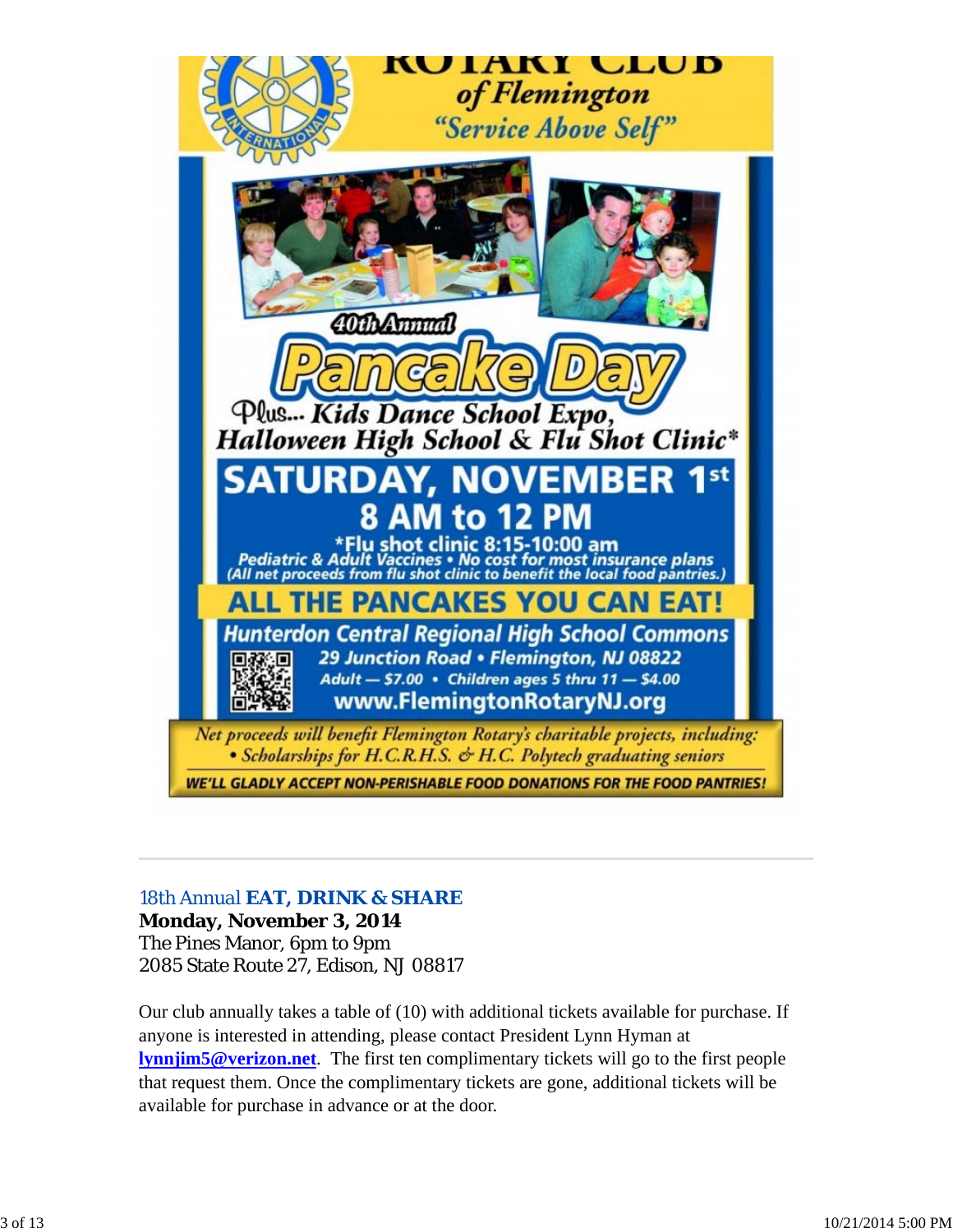The following people are confirmed to attend:

- 1. **Lynn Hyman.**
- 2. **Karen Widico.**
- 3. **Debbie Stout.**
- 4. **Gwen Williams.**
- 5. **Jim Williams.**
- 6. **D.J. Wright.**
- 7. Ticket Available (contact Lynn if interested).
- 8. Ticket Available (contact Lynn if interested).
- 9. Ticket Available (contact Lynn if interested).
- 10. Ticket Available (contact Lynn if interested).

# *The WEDENESDAY, 11/12 REGULAR LUNCH MEETING HAS BEEN CANCELED.*

Please mark your calendars that the Wed, 11/12 Flemington Rotary Lunch meeting has been canceled. Instead, members are encouraged to attend that evenings Joint Hunterdon County Rotary meeting at Brunello Trattoria. See below for more info.



*JOINT MEETING of the HUNTERDON COUNTY ROTARY CLUBS* Date: **Wed, 11/12** from **6:00 pm** to **8:30 pm** Location: Brunello Trattoria

300 Old Croton Road - Flemington, NJ

Please join the Hunterdon Horizon eClub and other Hunterdon

County Rotarians for an evening of networking and good food. All other the local clubs are invited so it will be a good time to mix and mingle with other members. Bring a business associate or prospective new member and you'll be entered in a drawing to win a \$20 gift card. For more information contact: Michelle Heide at 908.930.8989.

**Cost to Attend**: There is a **\$30 per person** cost to attend, which applies to Pay-As-You-Go members, friends, family and guests. Flemington Rotarians that pay quarterly will attend for **\$16 per member**, which is \$30 less the \$14 cost of the canceled lunch meeting.

**RSVP's & Payment**: Flemington Rotarians shall RSVP to the future Evite invitation that will be coming out shortly. Checks shall be made payable to "Flemington Rotary" and given to lunch Treasurer, D.J. Wright.

# *MESSAGE FROM PRESIDENT LYNN*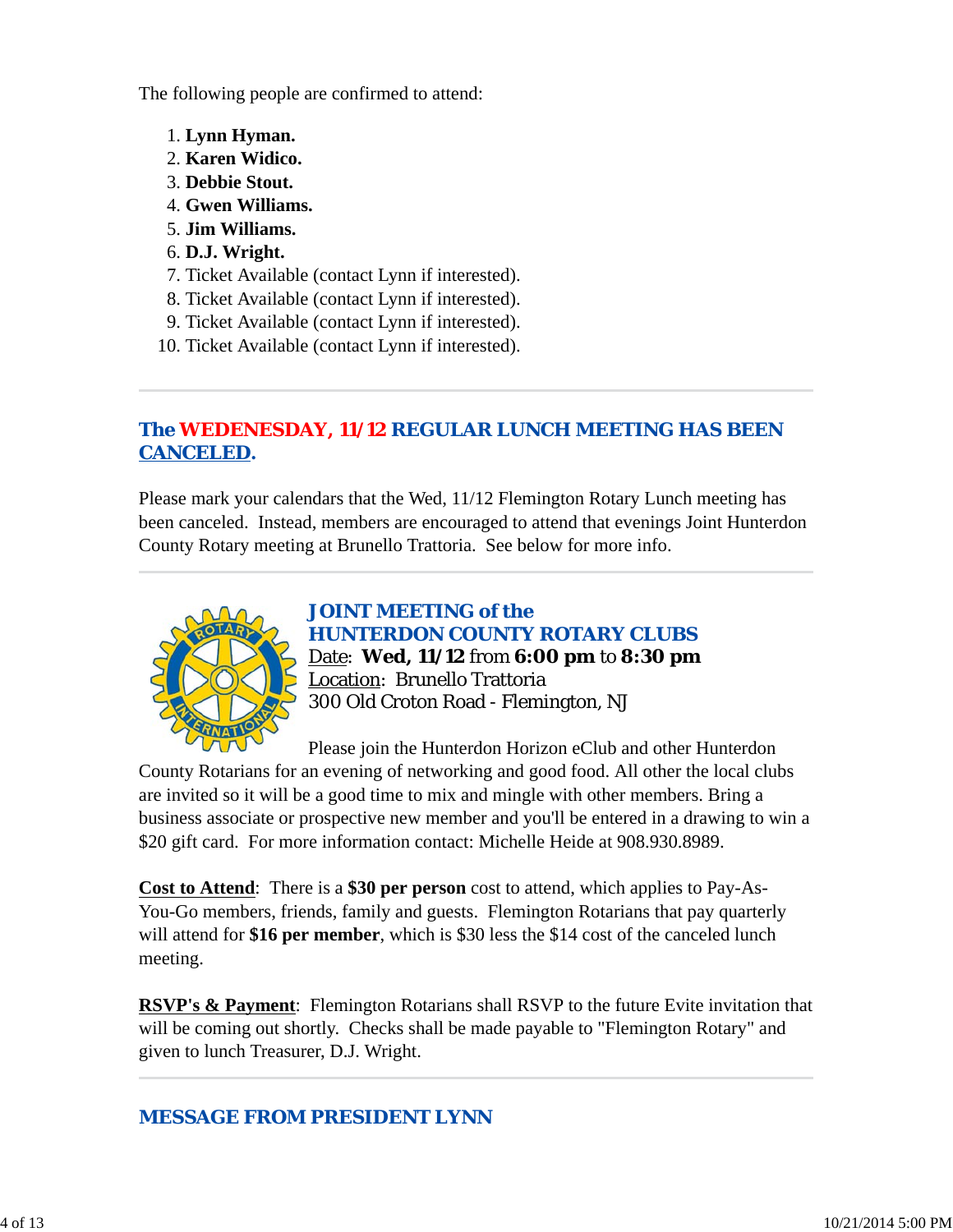# *9/30/2014*

Dear Fellow Rotarians,

Flemington Rotary has been doing some very exciting things in the past few months. We just had our second luncheon on the terrace  $\&$  it was another spectacular day outside. Copper Hill Country Club has been doing an exceptional job with the food. At last Wednesday's meeting, District Governor Melvin Kevoe was our guest speaker. The night before, on Tuesday 9/23, we had our first inter-county meeting and it was well attended by all of the Hunterdon County Rotary Clubs.

We have two events coming up. One in October and one in the very beginning of November. The event in October on Saturday the 11th is a Zombie Walk Costume Contest with Clinton Sunrise, North Hunterdon and the Horizon e-Club coming together to raise money for K-9 Solders, which is a (501 c3) charity organization. The second event is our 40th Annual Pancake Day on Saturday November 1st at Hunterdon Central High School. At both of these events we will need volunteers from the Flemington Rotary to help out before & during the events.

There are five Wednesdays in October, so I'm trying to come up with a fun Halloween idea for the 5th Wednesday. Then before you know it, it will be Thanksgiving and then the Holidays.

Joe Ziegler and the membership committee continue to try to identify member prospects. If you have a prospect member in mind and you think they will be interested in joining the Flemington club please invite them to one of our Wednesday meetings. Terry Ownes and the Donations committee will be resuming their monthly meetings. Just a reminder that the board meets on the 1st Thursday of the month at Hunterdon Prevention Resources. All members are welcome to attend.

"The Flemington Rotary Club isn't just lunch."

Lynn Hyman President Rotary Club of Flemington



# *The ROTARY CLUB OF TRENTON Celebrates 100 YEARS!* with a Gala Dinner Date: **Saturday, October 25** Time: **6:30pm** Location: Hamilton Manor - 30 Route 156, Hamilton, NJ 08620 Cost: \$150 per Person

2014 marks the **100th Anniversary** of the **Rotary Club of Trenton, New Jersey**.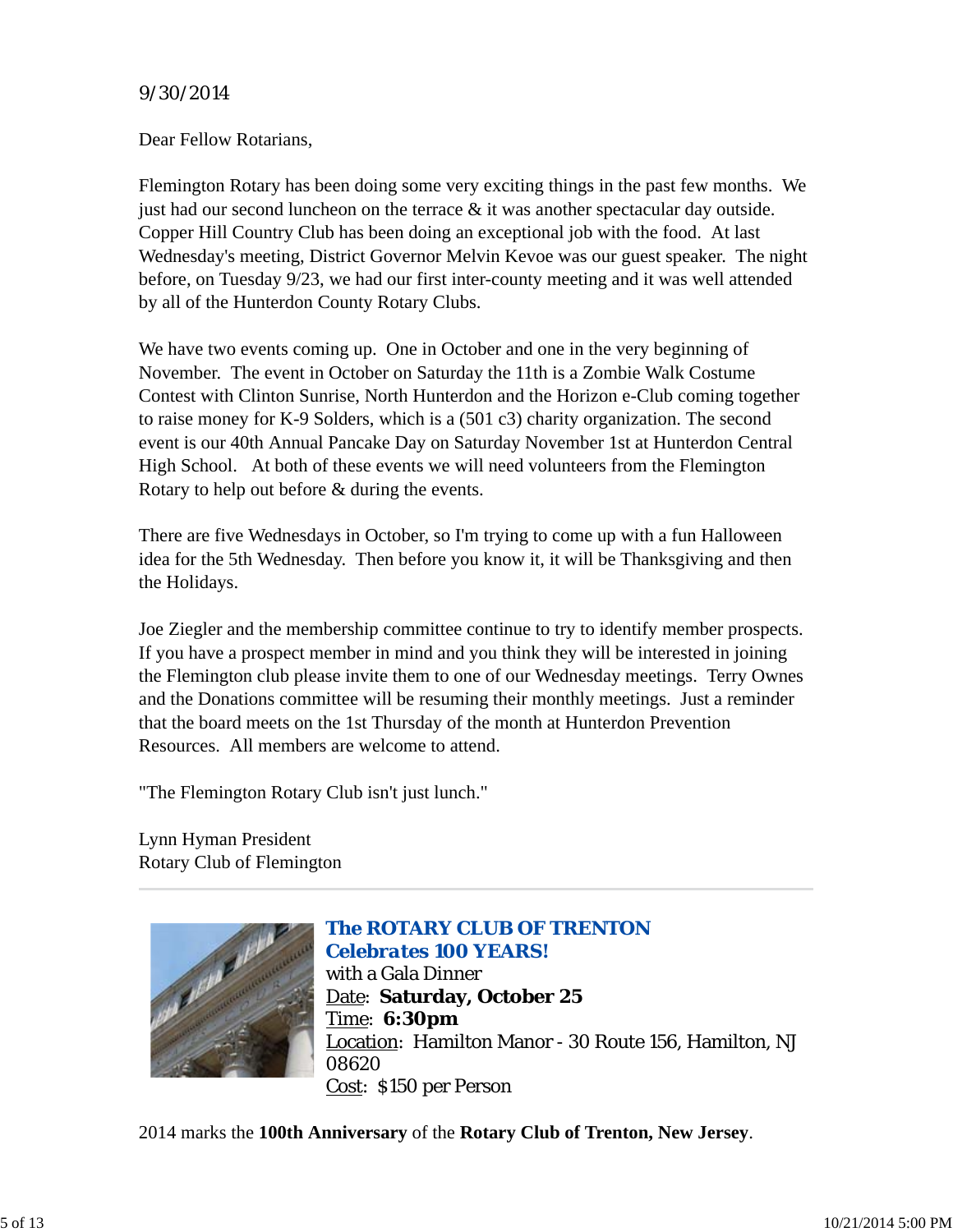For the past 100 years, Trenton Rotary Club has served as a leader in addressing the needs of our community. Please join one of the oldest and largest clubs in New Jersey as we celebrate our accomplishments and help toast the next 100 years!

The Rotary Club of Trenton and the Boys & Girls Club share a mutual commitment to our community. Expanding on our longstanding partnership, Trenton Rotary is excited to support the launch of the Boys & Girls Club Mercer County Career Access Network (MCCAN) as our service project. MCCAN will provide area teens with the resources necessary to graduate from high school and develop post secondary career pathways. Proceeds from our centennial celebration will support the MCCAN project.

For more information, please visit **www.trentonrotary.org**

# *CLINTON SUNRISE ROTARY HOSTS 2nd ANNUAL TREE FEST*

The Clinton Sunrise Rotary will host its second annual Christmas Tree Festival on Saturday, December 6th at the Flemington Elks Club. Enjoy this holiday's premiere benefit event with good food, drinks, dancing, making new friends and, of course, TREES! Rotary is seeking help for this event in a variety of ways. As a Tree Sponsor, we invite businesses, community groups or individuals to sponsor and decorate a 6' Christmas Tree in any theme or fashion you desire - imagination is encouraged! For a \$100 sponsorship fee, Rotary will provide the tree and the stand. Throughout the evening's event, attendees will have the opportunity to drop raffle tickets tricky-tray style in the bucket of the Tree they want to win the most. Prizes will be awarded for Most Creative, Most Popular and Most Outrageous. If you want to sponsor a tree but choose not to decorate it, Rotary can decorate the tree for you for an additional fee. Other sponsorship opportunities are also available.

During the afternoon of 12/6, from 1-4pm, Santa will be visiting the Flemington Elks to see all of the beautifully decorated trees. Bring your children by while he's there and they can have a picture taken with him, enjoy hot chocolate and cookies and see all of the trees also. Your family may find the tree of your dreams - already decorated for you. Raffle tickets will also be sold during the afternoon. Please bring a canned good donation to help build our can tree for The Food Pantry.

The day culminates with the cocktail party and dinner in the evening from 7-11pm. Enjoy great catered food, great music and a great time. Attendees will have an opportunity to view the trees, vote on their favorites and participate in a silent auction. The trees will also be raffled off during this time. Tickets are \$40 each or \$75 per couple. So, here's your opportunity to support your local community, meet Santa and celebrate the season at a fun event - all in one day! Proceeds benefit The Food Pantry, local Rotary projects and the YMCA Angel Patrol program. For more information, to sponsor a tree or buy event tickets, visit www.clintonsunriserotary.org. For questions contact Tom Kowal at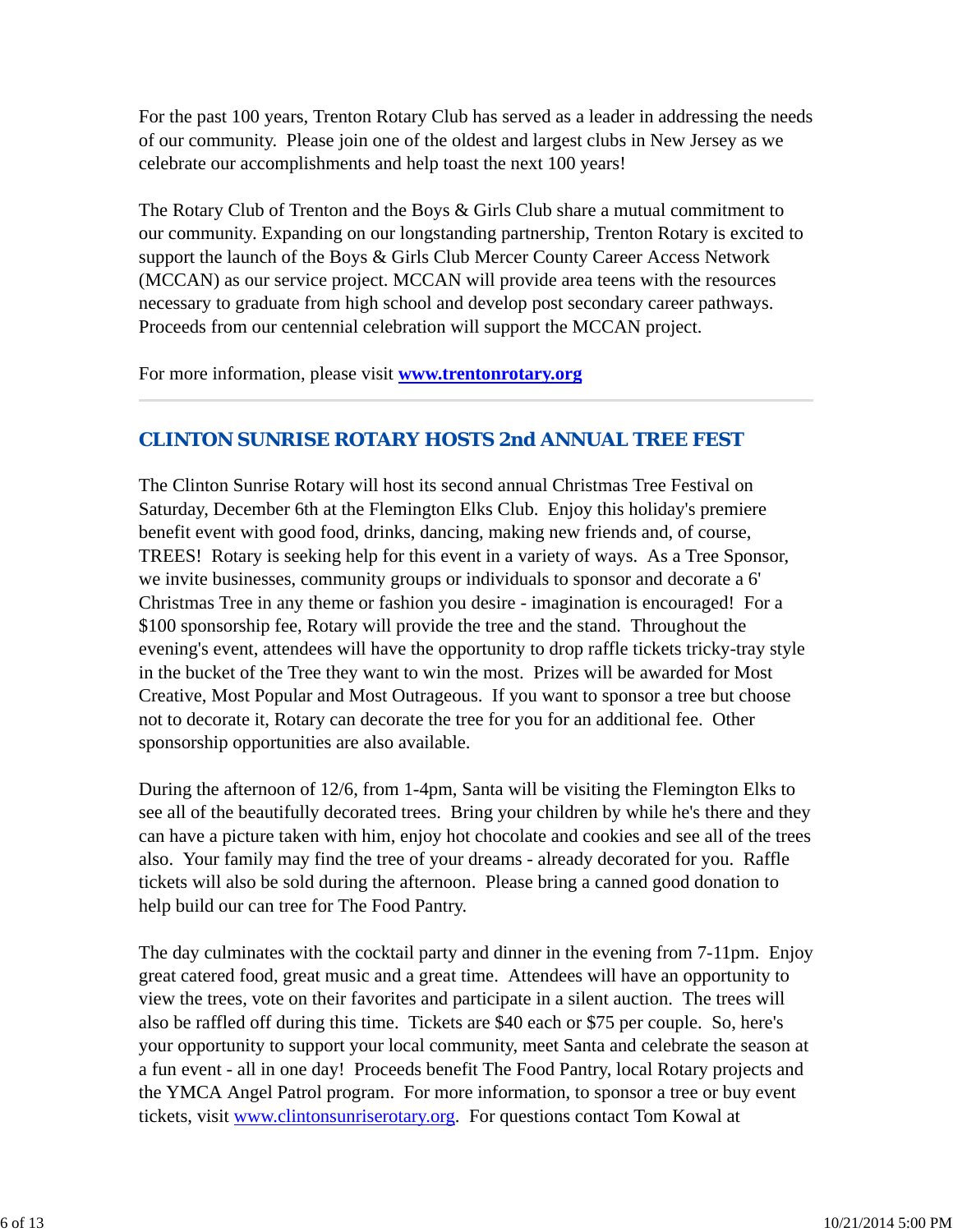

As you know, the Rotary Club of Flemington is a member of the H.C. Chamber of Commerce. This enables all Rotarians the ability to attend a Chamber function as a "member". If someone asks you what your business is, you would explain that you are a member representing the Rotary Club of Flemington. **Click Here** to visit the Chamber website for a listing of upcoming events.

# *Hunterdon Chamber Internet Radio "THE ROTARY HOUR"* **Mondays from 11am to 12noon**

PDG Megan Jones-Holt is the host of "The Rotary Hour" on the Hunterdon Chamber Internet Radio station and is looking for guests to have on the show. If you are intersted, please get in touch with Megan at (908)894-4590 or **mjonesholt@gmail.com**. **Click Here** to listen to the Hunterdon Chamber Internet Radio station from your PC, smart phone, mobile device, etc.



If you would like to learn more about events and activities going on around Flemington, please **CLICK HERE** to visit the Flemington Business Improvement District (BID) website.

# *ROTARY DISTRICT 7510 NEWS*

**Click Here** to read the current news from our Rotary District 7510.

# *SPEAKERS & PROGRAMS BEING SOUGHT*

We are always seeking new or creative ideas for upcoming meeting programs and speakers. If you have any leads, please pass them onto Mick Schaible. **Click here** to generate an email directly to Mick.

# *UPCOMING DATES TO NOTE*

#### **Summary of Upcoming Club Meeting Programs**:

Wed,  $10/22$ : Nancy McWilliams: Her recent trip to Iran. Wed, 10/29: **5th Wednesday Meeting**: Special Meeting at Copper Hill Country Club.

Wed, 11/05: H.C.R.H.S. Student Assistance Counselors and Lucy, their therapy dog, to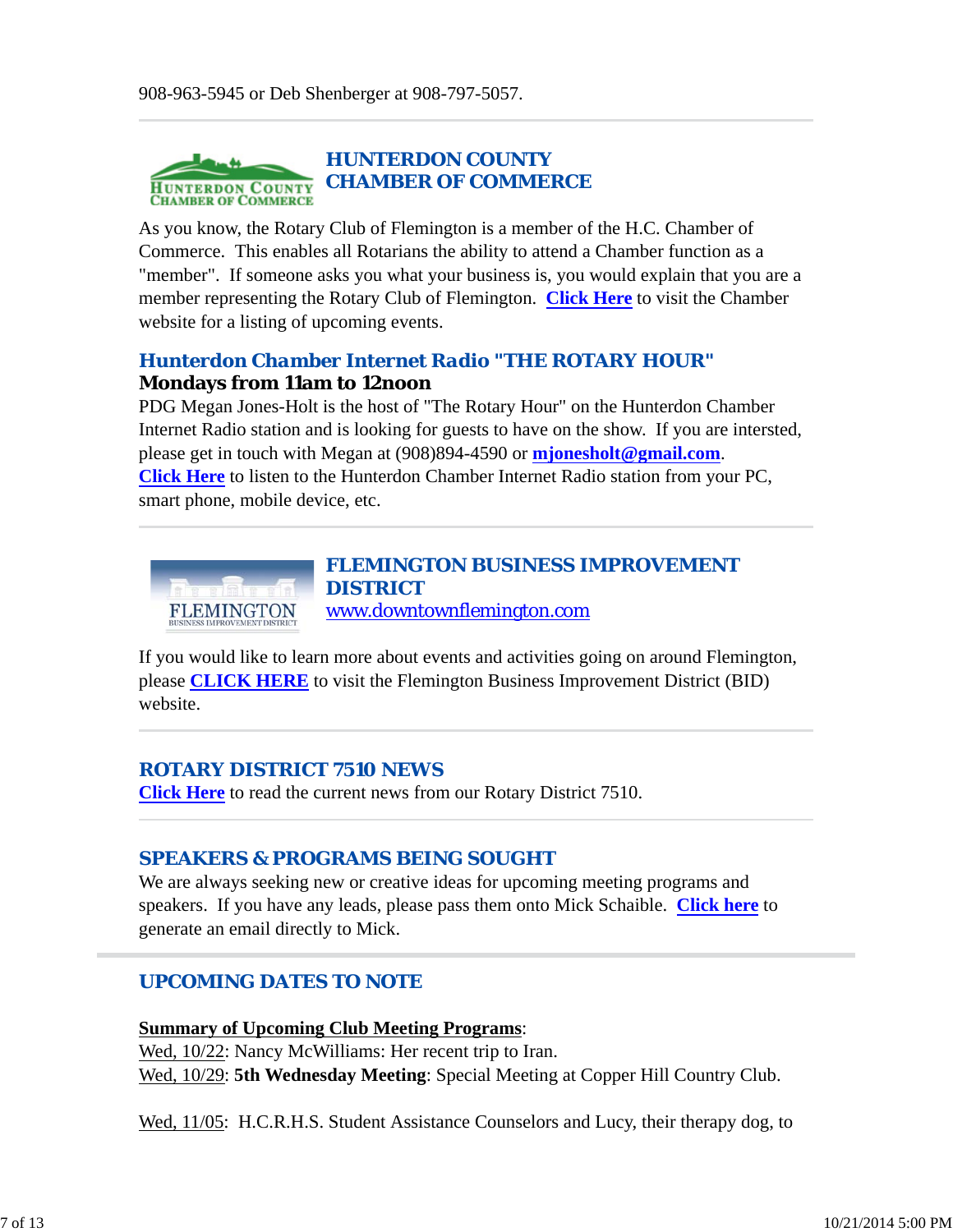speak about how they work with students who have drug and emotional problems.

Wed, 11/12: **No Regular Noon Lunch Meeting**.

Wed, 11/12: **Special Evening Joint Meeting of Hunterdon Rotary Clubs at Brunello Trattoria** (6:00pm to 8:30pm)

Wed, 11/19: TBA

Wed, 11/26: TBA

- Wed, 12/03: TBA
- Wed, 12/10: TBA
- Wed, 12/17: **Madrigal Girls Chorus** from H.C.R.H.S. for festive singing
- Wed, 12/24: **NO Club Meeting**
- Wed, 12/31: **NO Club Meeting**
- Wed, 1/07: **OFFSITE** Meeting at TBA
- Wed, 1/14: **OFFSITE** Meeting at TBA
- Wed, 1/21: **OFFSITE** Meeting at the **Hunterdon County Polytech** Career Cafe
- Wed, 1/28: **OFFSITE** Meeting at TBA

Next RCOF Board Meeting: Thursday, 11/6/2014 at 6pm (usually the 1<sup>st</sup> Thursday). Next Membership Meeting: Wed, 11/12/2014 at 1:30 PM (usually the 2<sup>nd</sup> Wed).

# **Upcoming RCOF Club Events, Fundraisers, Fellowship Events, Etc**.:

Sat, 11/01: 40th Annual **Pancake Day** Fundraiser

Fri, 12/05: **Christmas Tree Lighting Ceremony** (Main Street, Flemington)

Sun, 12/07: **Hunterdon Holiday Parade** at 5pm (Main Street, Flemington)

# **Rotary District 7510 Events & Functions:**

Mon, 11/3: **Eat, Drink & Share** from 6-9pm (The Pines Manor; 2085 Lincoln Highway, Edison, NJ 08817)

Sat, 11/15: **Foundation Grants Seminar** from 8am to 12noon (Hotel Somerset-Bridgewater, 110 Davidson Avenue, Somerset, NJ 08873)

Wed, 2/25: **President-Elect Training Seminar (PETS 1)** (Bridgewater Marriott Hotel, 700 Commons Way, Bridgewater, NJ)

Fri-Sat, March 20-21: **President-Elect Training Seminar (PETS 2)** (Hanover Marriott Hotel, 1401 Route 10 East, Whippany, NJ)

Fri-Sun, May 1-3: **2015 Rotary District Conference** (Harrah's Atlantic City Resort & Casino, 777 Harrah's Boulevard, Atlantic City, NJ)

Wed, 5/27: **Rotary District Assembly** at 2:30pm (Bridgewater Marriott Hotel, 700 Commons Way, Bridgewater, NJ)

Sat-Tues, June 6-9: **Rotary International Convention** in Sao Paulo, Brazil Thurs, 6/25: **District Changing of the Guard Dinner** (Primavera Regency, 1080 Valley Road, Stirling, NJ)

# *COMMITTEE LIST:*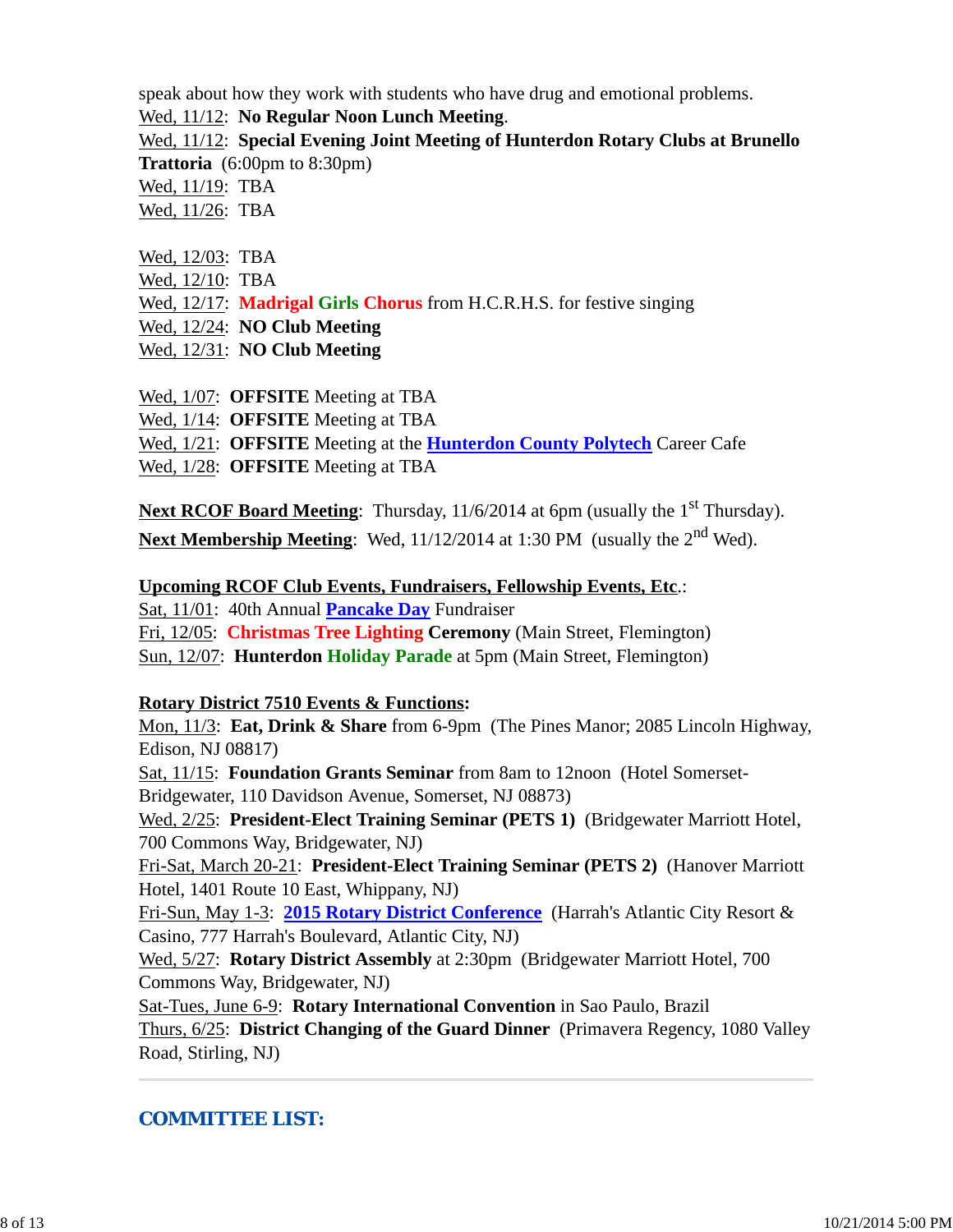**Click Here** to download the listing of all current Club Committee's and its members.

# *"MEMBERS ONLY" WEBSITE:*

# **Click Here for the Members Only section of the website to find:**

- 1) The "Membership Proposal Form" to propose a new member.
- 2) New Member Information.
- 3) An Online Copy of the Club Membership Directory.
- 4) A Link to All Photos Albums of the Club.

# *ROTARY WEBSITE LINKS:*

Rotary International: **www.Rotary.org** Rotary District 7510: **www.RotaryNJ.org**

# *NEARBY ROTARY CLUB MEETINGS:*

As A Rotarian, you are Welcome to attend a Rotary Club meeting anywhere in the world. Click here for the Rotary Club Locator App. Or see below for some local meetings:

#### Mondays

**Lambertville/New Hope** (6:30 pm) - Lambertville Station Restaurant; 11 Bridge Street, Lambertville NJ 08530

**Piscataway** (12:15 pm) - Radisson Hotel; 21 Kingsbridge Road, Piscataway, NJ 08854

# Tuesdays

**Whitehouse** (12:15 pm) - Max's 22; 456 Route 22 West, Whitehouse Station, NJ 08889 **Princeton** (12:15 pm) - The Nassau Club; 6 Mercer Street, Princeton, NJ 08540 **Bridgewater-Bound Brook** (12:15 pm) - Arbor Glenn; 100 Monroe St, Bridgewater 08807

# Wednesdays

**Branchburg Township** (7:30 am): Stoney Brook Grille; 1285 Route 28, North Branch, NJ 08876

**Flemington** (12:15pm): Copper Hill Country Club; 100 Copper Hill Road, Ringoes, NJ 08851

**Hillsborough Township** (6:15 pm): Pheasant's Landing; 311 Amwell Road (Rt. 514), Hillsborough, NJ 08844

# Thursdays

**Clinton Sunrise** (7:30 am): Clinton Fire Department; New Street, Clinton, NJ 08809 **Somerville/Bridgewater** (12:15 pm): Bridgewater Manor; 1251 US Highway 202/206, Bridgewater, NJ 08807

**Trenton** (12:15 pm): Freddie's Tavern; 12 Railroad Avenue, West Trenton, NJ 08628

# Fridays

**North Hunterdon** (12:15 pm): Beaver Brook County Club; 25 County Club Drive,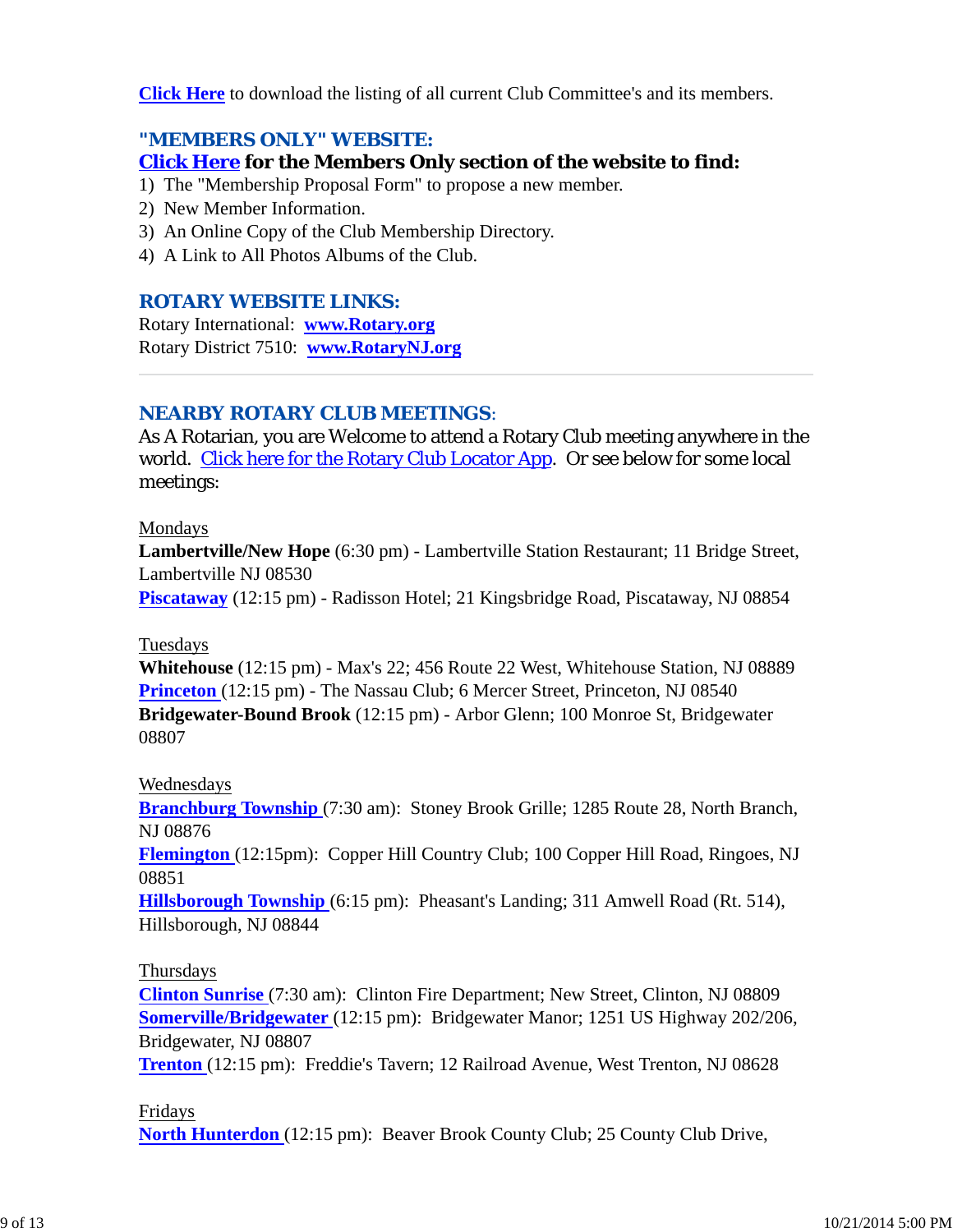Annandale, NJ 08801 Princeton Corridor (12:15pm): Hyatt Regency; 102 Carnegie Center, Rt. 1 North, Princeton, NJ 08540

#### eClub

**Rotary eClub of Hunterdon Horizon**: View website for meetings or online makeups.

# RI President's Call for Action in **2014-2015**: **"Light Up Rotary"**

# **Rotary Club of Flemington - Our 91st Year**

Founded October 3, 1923 \* Charter #1529 \* District 7510

| President                                | <b>Lynn Hyman</b>                       |  |  |
|------------------------------------------|-----------------------------------------|--|--|
| President-Elect                          | <b>Mick Schaible</b>                    |  |  |
| Secretary                                | <b>Michele Kavanagh</b>                 |  |  |
| Treasurer, General                       | <b>Bob Newland</b>                      |  |  |
| Treasurer, Lunch                         | <b>D.J. Wright</b>                      |  |  |
| Treasurer, Assistant Lunch               | <b>Harrie Copeland</b>                  |  |  |
| <b>Board Members</b>                     | Ira Liebross (immediate past president) |  |  |
|                                          | <b>Nancy Kahl</b>                       |  |  |
|                                          | <b>Ken Skowronek</b>                    |  |  |
|                                          | <b>Joe Ziegler</b>                      |  |  |
| Sergeant-at-Arms                         | <b>Karen Widico</b>                     |  |  |
| <b>RI</b> President                      | Gary C.K. Huang (Taiwan)                |  |  |
| District Governor (DG)                   | Melvin I. Kevoe "Mel" (Springfield, NJ) |  |  |
| District Governor Elect (DGE)            | Hal Daume (Berkeley Heights, NJ)        |  |  |
| District Governor Nomimee (DGN)          | <b>Charles Minton</b> (Union, NJ)       |  |  |
| <b>Assistant District Governor (ADG)</b> | Mike Toscani (Lambertville-New Hope)    |  |  |

Club Meetings: **Wednesday, 12:15 pm, Copper Hill Country Club** 100 Copper Hill Road, Ringoes 08551



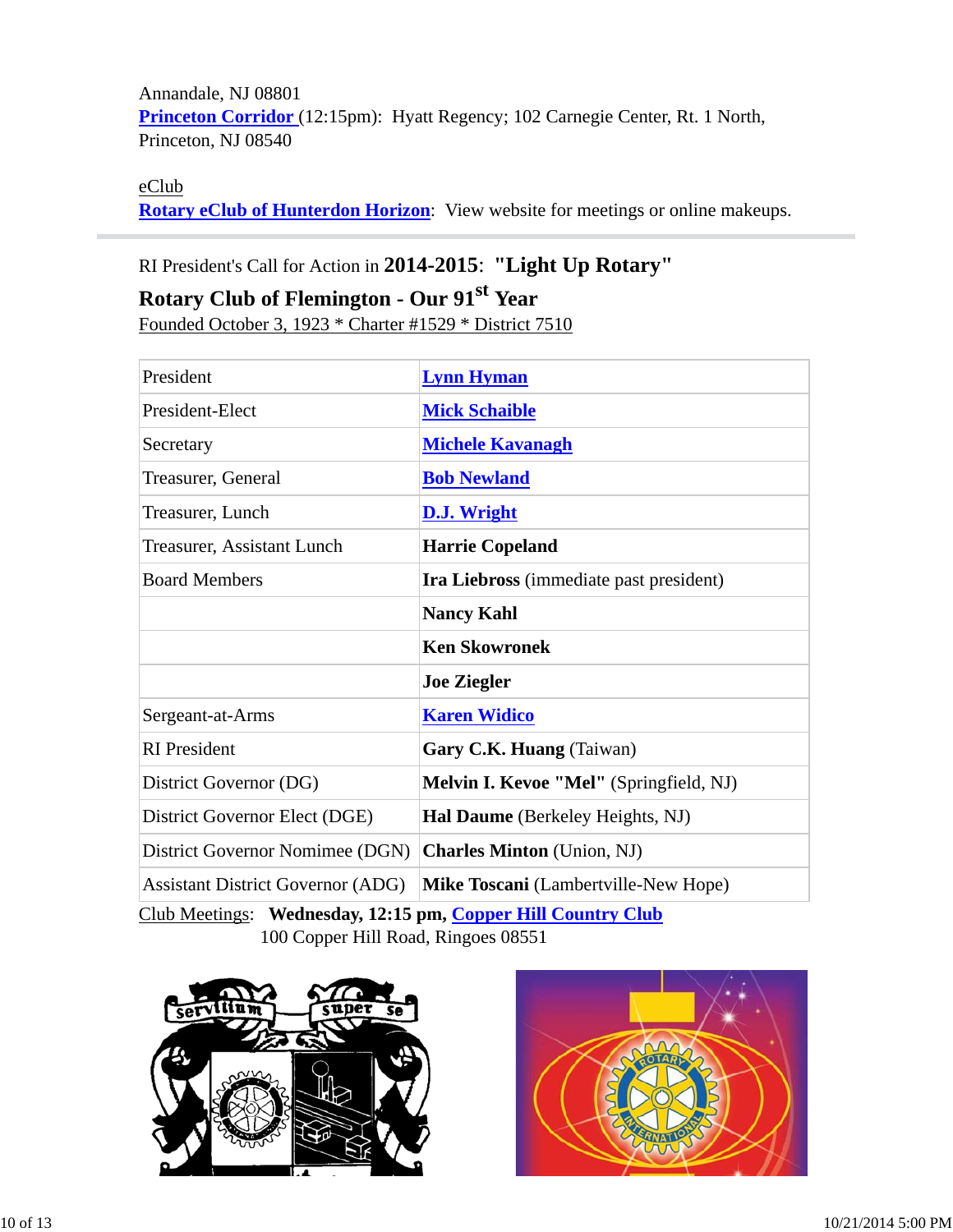

*MISSION STATEMENT*: The mission of Rotary International is to assist and guide Rotarians and Rotary clubs to accomplish the Object of Rotary to ensure Rotary's continuing relevance and to help build a better world, emphasizing service activities by individuals and groups that enhance the quality of life and human dignity, encouraging high ethical standards, and creating greater understanding among all people to advance the search for peace in the world.

**THE OBJECT OF ROTARY:** The object of Rotary is to encourage and foster the ideal of service as a basis of worthy enterprise and, in particular, to encourage and foster:

**1st**: The development of acquaintance as an opportunity for service;

**2nd**: High ethical standards in business and professions, the recognition of the worthiness of all useful occupations, and the dignifying of each Rotarian's occupation as an opportunity to serve society;

**3<sup>rd</sup>**: The application of the ideal of service in each Rotarian's personal, business and community life;

**4th**: The advancement of international understanding, goodwill, and peace through a world fellowship of business and professional persons united in the ideal of service.

*THE 4-WAY TEST*: "Of the things we think, say or do:

- **1st**: Is it the Truth?
- 2<sup>nd</sup>: Is it Fair to all concerned?
- **3<sup>rd</sup>:** Will it build goodwill and better friendships?
- **4th**: Will it be beneficial to all concerned?"

# *ROTARY's AVENUE'S OF SERVICE*:

**1)** Through **Club Service**, we have fun, build lasting friendships, and make sure that our club runs well.

**2)** Through **Vocational Service**, we volunteer our professional skills to serve others and promote integrity in everything we do.

**3)** Through **Community Service**, we address local needs and work with our community to bring lasting improvements.

**4)** Through **International Service**, we meet humanitarian needs around the globe and promote world understanding and peace.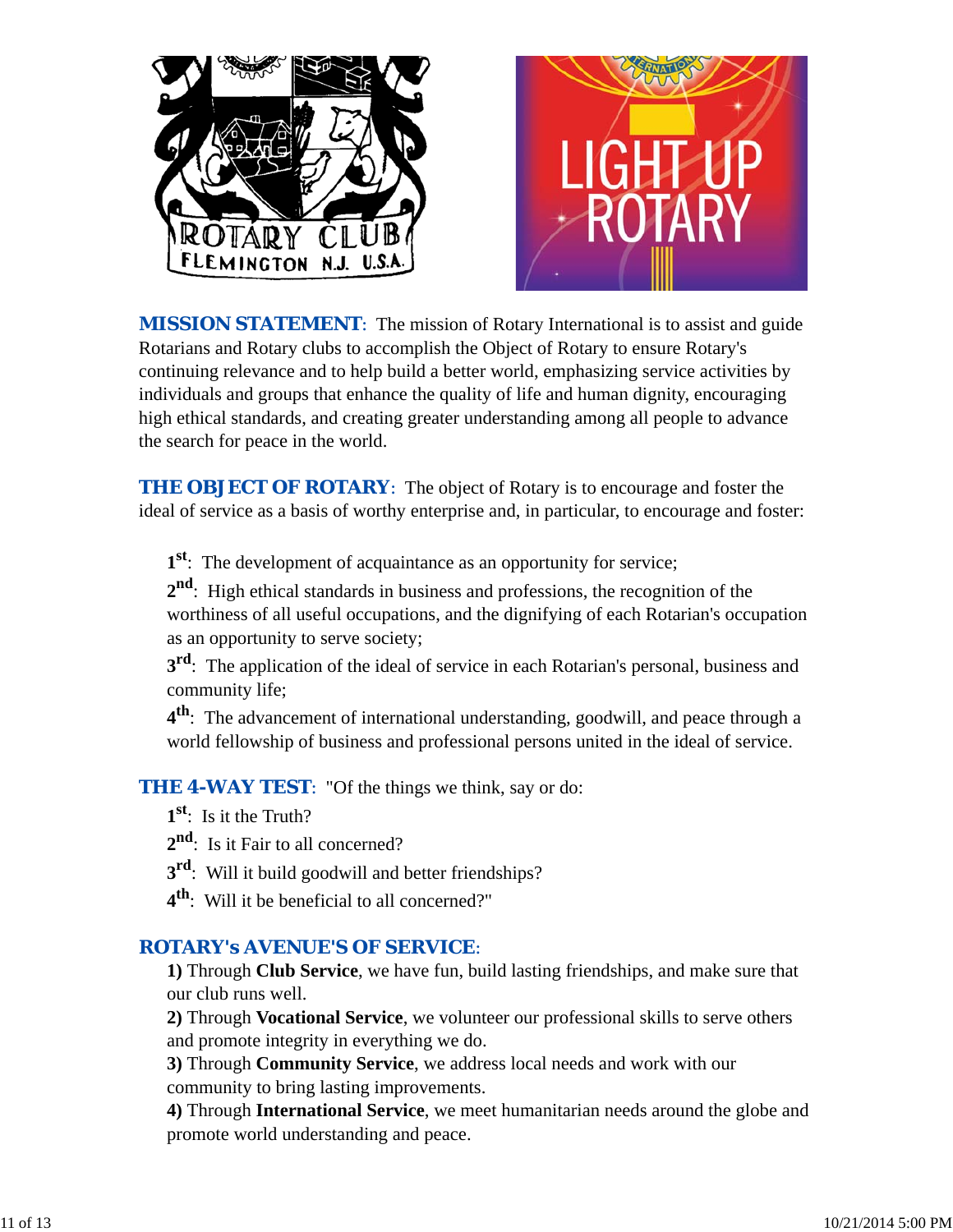**5)** Through **Youth Service**, we work with young people to help them become the next generation of leaders, visionaries, and peacemakers.

| <b>Rotarian</b>                   | <b>Member Since</b> | <b>Classification</b>                    |
|-----------------------------------|---------------------|------------------------------------------|
| Black, Bruce B.                   | 2007                | <b>Health and Fitness</b>                |
| Bohler, Herbert C. (Herb)         | 1977                | <b>Specialty Advertising</b>             |
| Chittenden, Robert L. (Bob)       | 2003                | M.E.F.P. Consulting Engineering          |
| Clark, Arthur L. (Sandy)          | 1987                | Printing                                 |
| Copeland, Harrie E. III           | 1976                | Auctioneering/Banking                    |
| Davidson, James G. (Jim)          | 2002                | <b>Rubber Products</b>                   |
| <b>Erskine, John</b>              | 2014                | <b>Youth Development</b>                 |
| Ferrari, Frederick J. (Fred)      | 1964                | Orthodontia                              |
| Fisher, Charles H. (Charlie)      | 1961                | <b>Funeral Services</b>                  |
| Fisher, Thomas H. (Tom)           | 2012                | <b>Property &amp; Casualty Insurance</b> |
| Harrison, Jeffrey (Jeff)          | 1996                | Psychotherapy                            |
| Hennessy, Jr., Richard (Rich)     | 2010                | <b>Financial Advisor</b>                 |
| Hyman, Lynn                       | 2010                | <b>Retail Banking</b>                    |
| Kahl, Nancy                       | 2012                | Massage Therapy                          |
| Kamnitsis, Christopher P. (Chris) | 2001                | <b>Financial Planning</b>                |
| Kavanagh, Michele                 | 2013                | <b>Community Banking</b>                 |
| Liebross, Ira                     | 1997                | <b>Family Medicine</b>                   |
| Loew, Darren                      | 2002                | Orthodontics                             |
| Martin, Teresa (Terry)            | 1993                | Solid Waste/Recycling                    |
| Mazujian, Harry                   | 2004                | Clergy                                   |
| McWilliams, Nancy                 | 1992                | Psychotherapy                            |
| Metz, Kim                         | 2007                | <b>Technical Education</b>               |
| Muller, George D.                 | 1964                | <b>Cut Glass Manufacturing</b>           |
| Nastasi, William (Bill)           | 1996                | <b>General Contracting</b>               |
| Newland, Robert D. (Bob)          | 1998                | Insurance                                |
| Ownes, Terry M.                   | 1987                | <b>Floor Covering</b>                    |
| Phelan, Christopher J. (Chris)    | 2009                | <b>Chamber Of Commerce</b>               |
| Randolph, R. Wayne                | 1982                | <b>Veterinary Medicine</b>               |
| Reinbacher, Otto A.               | 1997                | Clergy                                   |
| Rogow, Stephen S. (Steve)         | 1973                | Orthodontics                             |
| Schaible, R. Michael (Mick)       | 1998                | <b>Appraisal Services</b>                |
| Skowronek, Kenneth J. (Ken)       | 1994                | <b>Family Law</b>                        |

# **2014-2015 CLUB MEMBER ROSTER Rotary Club of Flemington, NJ**

Current Number of Members: 46